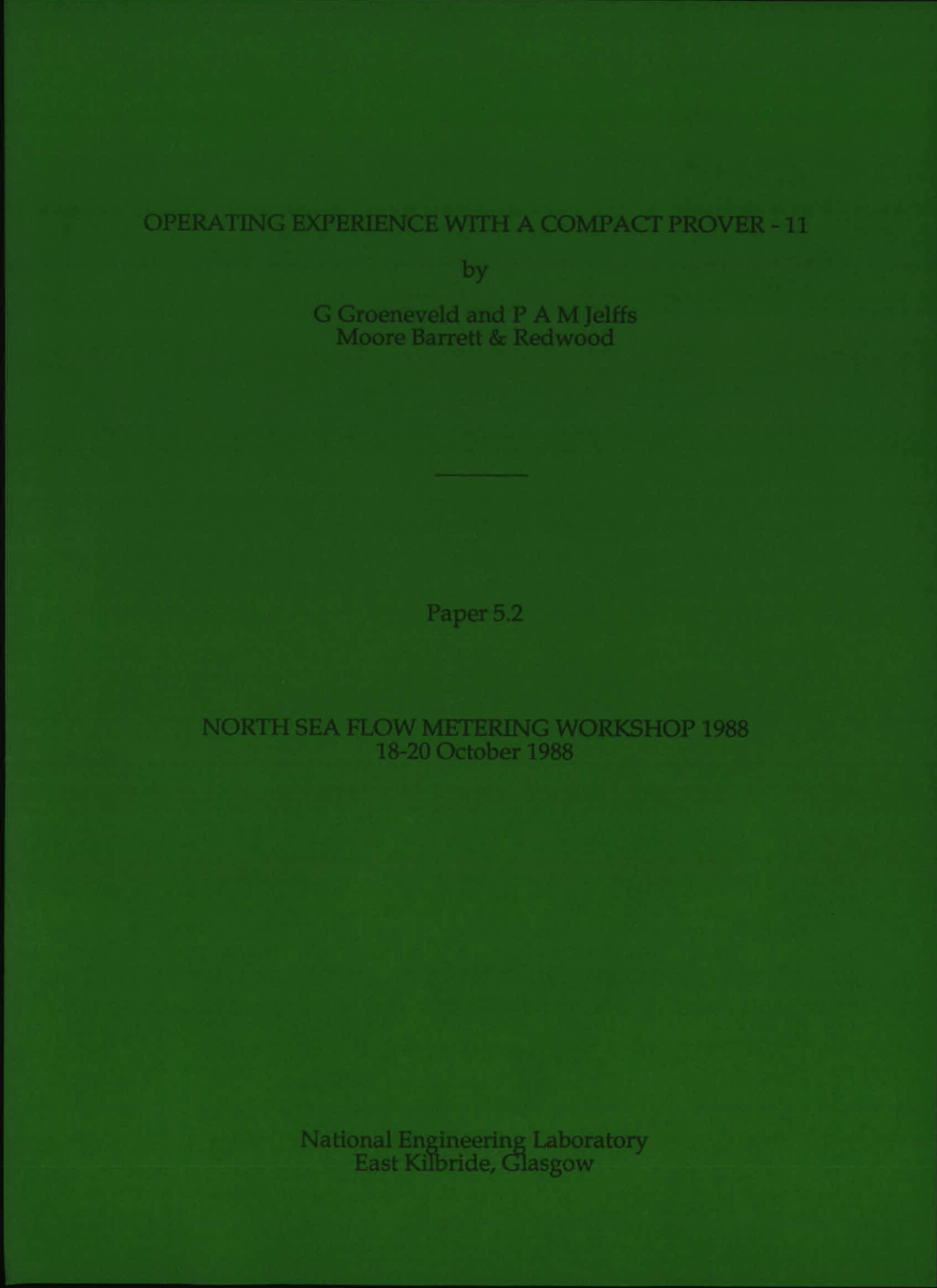## OPERATING EXPERIENCE WITH A COMPACT PROVER - II.

By G Groeneveld and P.A.M Jelffs

## **INTRODUCTION**

Experience with Waugh compact provers over several years has permitted a detailed examination of the performance of the provers and of various types and sizes of turbine meters on products ranging from gas oil to LPG.

Also the methods for calibrating the compact prover have been investigated in terms of establishing reconciliation between base volumes determined by waterdraw and master meter/prover tank.

The methods employed in estimating the repeatability or "random"<br>uncertainty of a single measurement in a series is the frequency uncertainty of a single measurement in a series is the distribution, "histogram". Although a series of provings comprising 5 successive runs have been carried out at different flowrates it is possible to remove the influences of the variations in the means of each set by plotting the difference between each K-factor and its respective set mean value. This technique is known statistically as the "pooled" standard deviation. Special graph paper is used to establish whether the frequency distribution is Normal or Gaussian and to test for skewness and outliers and to derive the uncertainty limits for 95 percent probability.

The "moving average" is another technique used to monitor the variation in the successive mean values of 5 proving or calibration runs and to detect any long-term variation or drift.

## CALIBRATION AND TRACEABILITY

## Upstream and Downstream Volumes

As the meter-under-test may be situated either "upstream" or "downstream" of the compact prover and the prover base volumes are not the same in both directions, it is necessary to determine the respective volumes by direct liquid calibration methods.

In the Waugh prover the displacement of the piston shaft and the leak detection tube are the main reasons for the difference between the upstream and downstream volumes.

### Flowrate Independence

One of the requirements of the new Institute of Petroleum Part X Section 3 "Code of Practice for the Design, Construction and Calibration of Pipe Provers" is to demonstrate that for any new design of prover there is no significant variation in the base volume. from the lowest flowrate when the prover is calibrated to the maximum flowrate at which the prover is operated.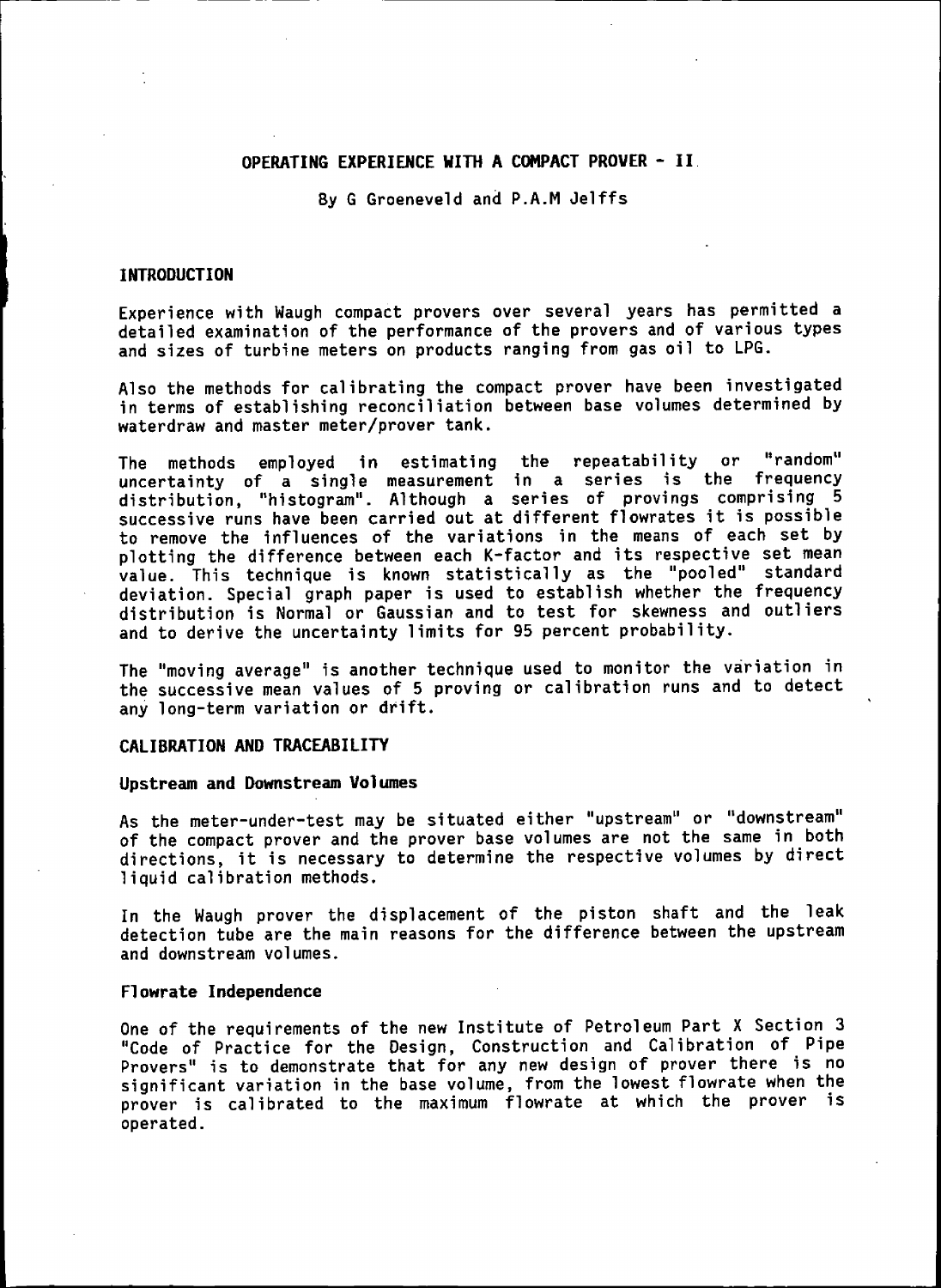## Field Tests

In order to meet these requirements a number of tests were carried out using the following methods:-

## a) Waterdraw Method

The volume of water displaced by the prover in each direction was measured in a 100 litre prover tank which was calibrated by a national Weights and Measures Authority. The assembly of equipment is shown in figure 1a. The calibration was carried out in the running mode by employing two solenoid valves. The flowrate was approximately  $6 - 7$  litres per minute.

## b) Master Meter/Prover Tank Method

The master meter - (Avery - Hardoll BM500 positive displacement) was factorised by measuring water into a 2500 litre prover tank at two different flowrates viz 500 and 1300 1itres per minute. The prover was then calibrated by the master meter at the same two flowrates as when proved and the appropriate meter factors applied to give the base volumes (corrected to standard conditions).The assembly of equipment is shown in figure lb.

The results of these tests are given below: -

a) Waterdraw (into 100 litre proving tank) at approximately 7 litre per minute.

|       | UPSTREAM VOLUME (litre) | DOWNSTREAM VOLUME (litre) |  |
|-------|-------------------------|---------------------------|--|
|       | 100.293                 | 98.958                    |  |
|       | 100.296                 | 98.953                    |  |
|       | 100.318                 | 98.966                    |  |
|       | 100.302                 | 98.970                    |  |
|       | 100.302                 | 98.970                    |  |
|       |                         |                           |  |
| mean  | 100.302                 | 98.963                    |  |
| sdev. | 0.010                   | 0.008                     |  |
| range | 0.025~%                 | 0.017~%                   |  |
|       |                         |                           |  |

## b) Master Meter/Proving Tank Method (2500 litre proving tank)

## Master Meter Factors

The meter factors determined before and after each calibration, are: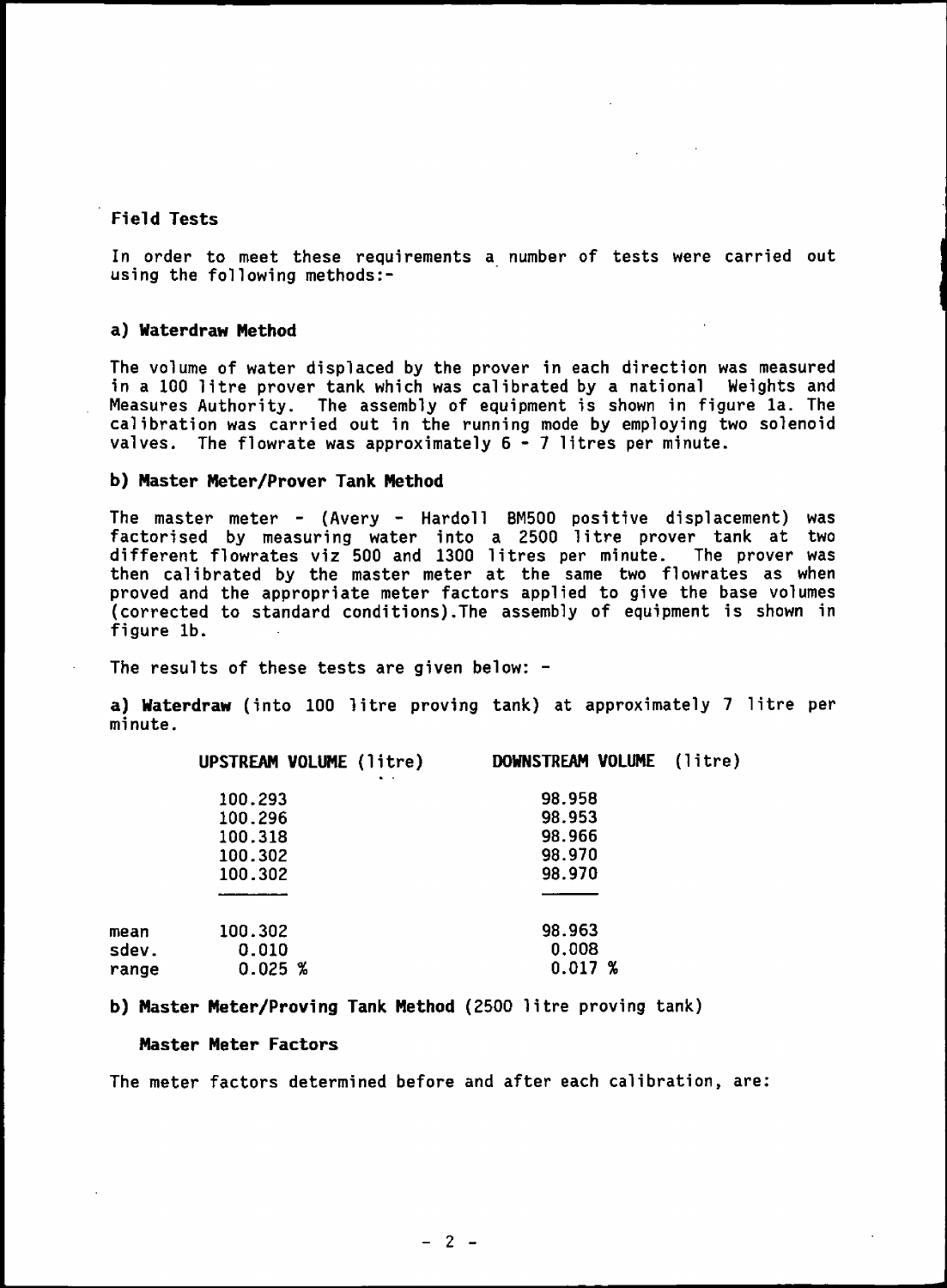## **OPERATING EXPERIENCE WITH A COMPACT PROVER - II**

By G Groeneveld and P.A.M. Jelffs

## **SUMMARY**

This paper discusses the results of recent tests carried out on a Waugh compact prover where the base volume in both the upstream and downstream directions was determined by waterdraw (running mode) and master meter/prover tank calibration methods.

An analysis of meter proving data showed that there was a larger random scatter when proving turbine meters with a compact than with a conventional sphere pipe prover and that this scatter varied considerably between individual meters of the same size and make.

In order to minimise the number of runs during a calibration (master meter/master prover) the master meter should be selected which has a random uncertainty of less than 0.02 % (95 % confidence limits).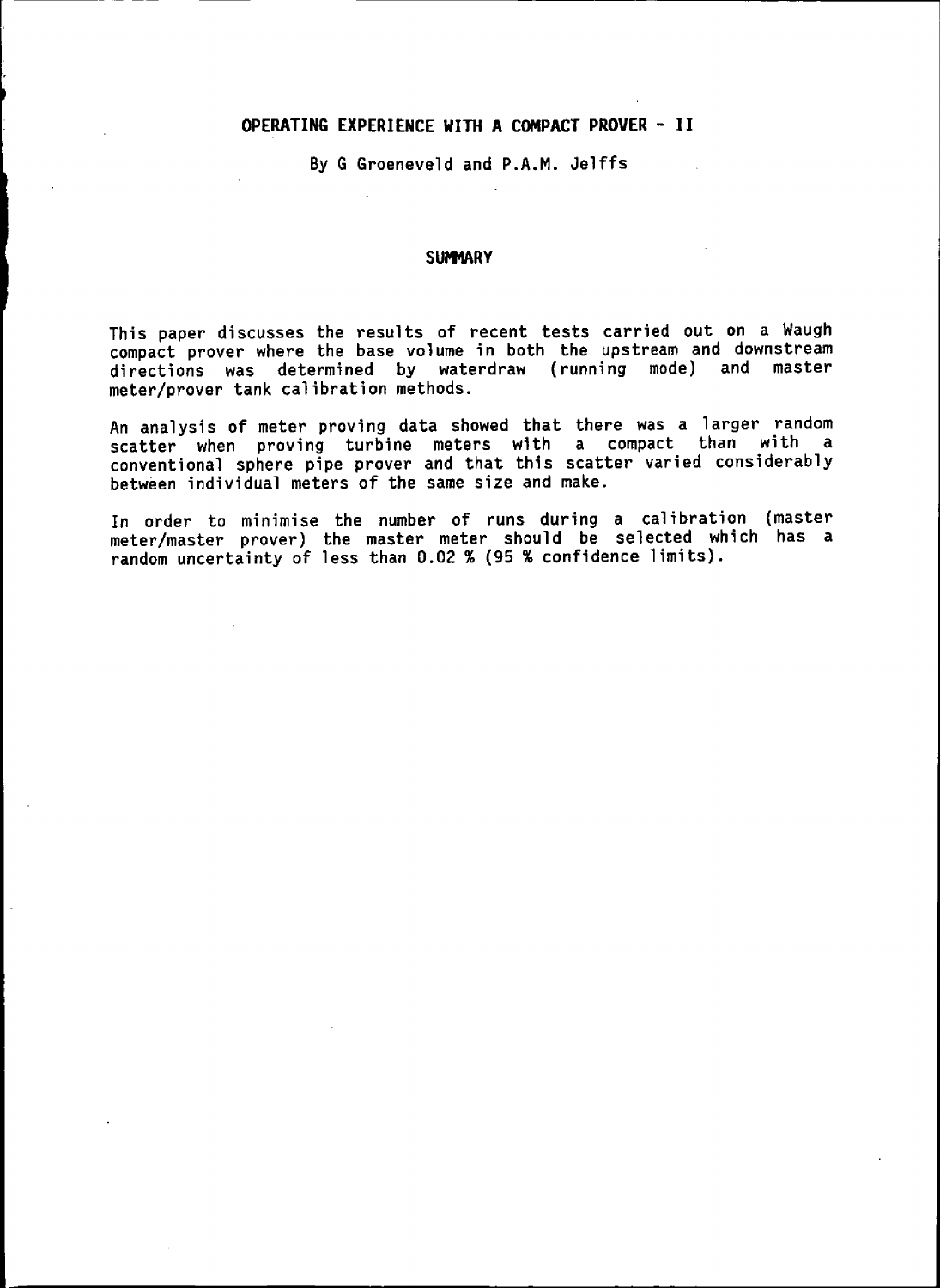## BEFORE UPSTREAM calibration AFTER UPSTREAM calibration

|         | 500 l/min                                              | 1300 l/min         | $500$ $1/m$ in           |
|---------|--------------------------------------------------------|--------------------|--------------------------|
|         |                                                        | 0.99614            | 0.99577                  |
|         |                                                        | 0.99607            | 0.99600                  |
|         | 0.99591                                                | 0.99595            | 0.99584                  |
|         | $\overline{\phantom{a}}$                               |                    | $\overline{\phantom{a}}$ |
| 0.99614 | -                                                      |                    | $\rightarrow$            |
| 0.99623 | 0.99585                                                | 0.99605            | 0.99587                  |
|         | 1300 l/min<br>0.99629<br>0.99632<br>0.99620<br>0.99619 | 0.99587<br>0.99576 |                          |

## BEFORE DOWNSTREAM calibration AFTER DOWNSTREAM calibration

|      | $1300$ $1/min$                                      | 500 $1/m$                                           | 1300 l/min                                          | l/min<br>500                                        |
|------|-----------------------------------------------------|-----------------------------------------------------|-----------------------------------------------------|-----------------------------------------------------|
|      | 0.99595<br>0.99593<br>0.99585<br>0.99604<br>0.99589 | 0.99601<br>0.99580<br>0.99594<br>0.99580<br>0.99582 | 0.99606<br>0.99591<br>0.99605<br>0.99593<br>0.99596 | 0.99611<br>0.99610<br>0.99614<br>0.99603<br>0.99599 |
| mean | 0.99593                                             | 0.99587                                             | 0.99598                                             | 0.99607                                             |

Prover Calibration by Master Meter (with meter factors applied) Single Trip Base Volume when meter Single Trip Base Volume when meter is UPSTREAM is DOWNSTREAM

|      | 1300 l/min    | 500 l/min |    | 1300 1/min   | 500 l/min |  |
|------|---------------|-----------|----|--------------|-----------|--|
|      | 100.356       | 100.347   |    | 98.989       | 99,004    |  |
|      | 100.335       | 100.317   |    | 99.009       | 98.985    |  |
|      | 100.333       | 100.340   |    | 99.004       | 99.006    |  |
|      | 100.339       | 100.350   |    | 98.992       | 99.015    |  |
|      | 100.342       | 100.356   |    | 98.991       | 99.014    |  |
|      | 100.334       | 100.347   |    | 99.014       | 98.998    |  |
|      | 100.327       | 100.344   |    | $-98.988$    | 98.998    |  |
|      | 100.323       | 100.354   |    | 98.987       | 99.012    |  |
|      | 100.340       | 100.326   |    | 98.987       | 99.014    |  |
|      |               |           |    |              |           |  |
| mean | -1<br>100.337 | 100.342   | -1 | 98.996<br>-1 | 99.005    |  |
| sdev | 0.010         | 0.013     |    | 0.010        | 0.010     |  |

## Interpretation of Test Results

a) The waterdraw method results were within a range of 0.017 % and 0.025 % respectively, which is not as good as the range normally achieved with conventional provers.

.. b) The master meter proving results using the 2500 litre tank showed an uncertainty of the order of 0.026 % to 0.028 % (see fig 2). The difference between the before calibration and after calibration mean meter factors are given below: .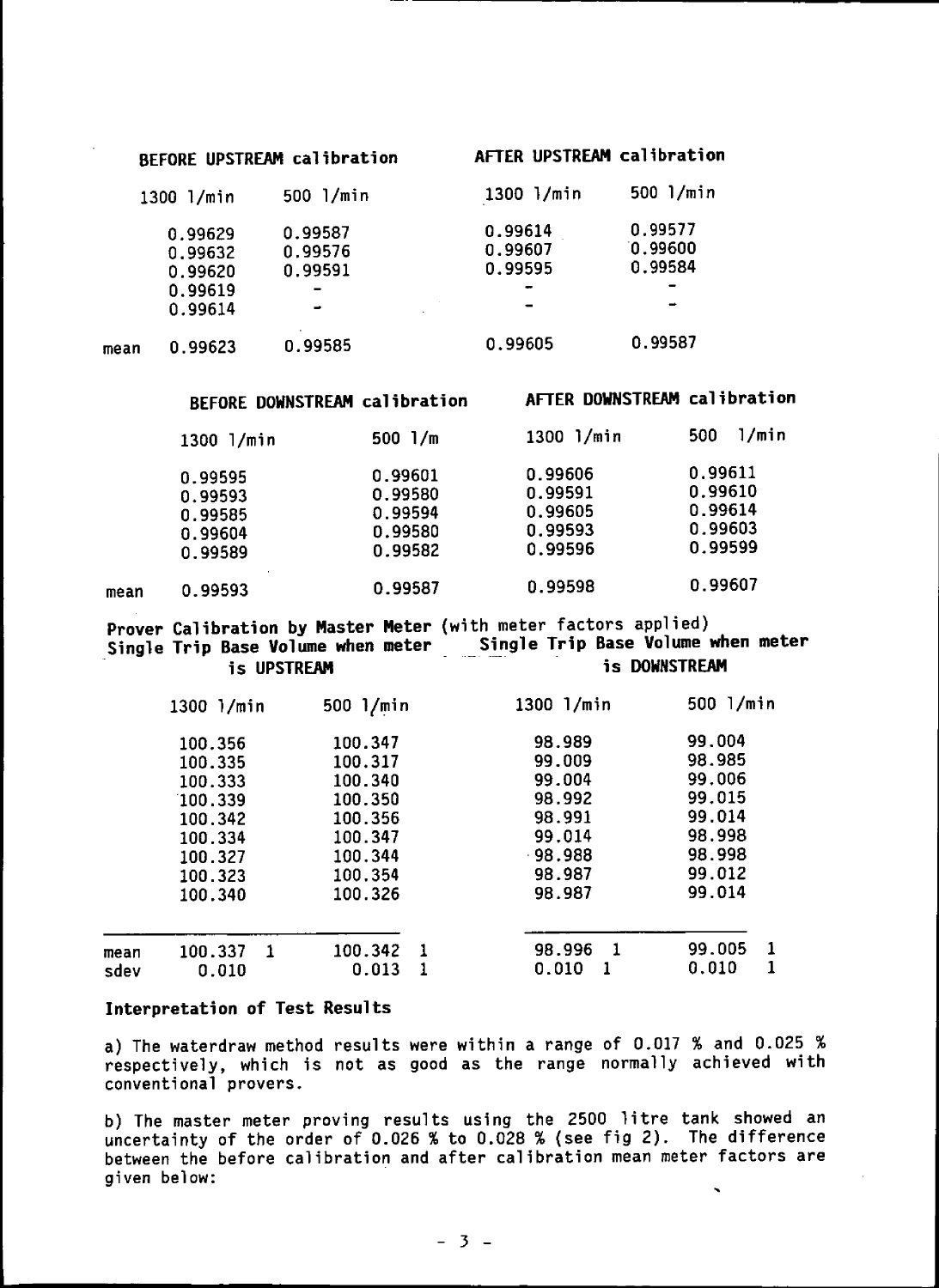| Direction, | Flowrate | Mean(before) | Mean(after) | Difference %<br>(between means) |
|------------|----------|--------------|-------------|---------------------------------|
| Upstream   | 500      | 0.99585      | 0.99587     | $+ 0.002$                       |
| Downstream | 500      | 0.99587      | 0.99607     | $+ 0.020$                       |
| Upstream   | 1300     | 0.99623      | 0.99605     | $-0.018$                        |
| Downstream | 1300     | 0.99593      | 0.99598     | $+ 0.005$                       |

The difference between, any two means will depend on the size of the sample. The smaller the sample size the larger will be the potential difference between the two means, assuming that the measurements were made with the same apparatus and under the same conditions.

For samples with number of measurements (n, and  $n_{\textsf{z}}$ ) and the same standard deviations (S) the maximum variations in the means  $(\bar{{\tt X}}_{{\tt I}}\text{-}\bar{{\tt X}}_{{\tt 2}})$  is given by the following equation

$$
\bar{x}_1 - \bar{x}_2 = t_{g_{5, n-1}} \cdot s\sqrt{\frac{1}{n_1} + \frac{1}{n_2}}
$$

where  $t_{ss,n-1}$  is the students t value for n-, degrees of freedom for a probability <sup>=</sup> 95 %

Substituting for values obtained in Master Meter Calibration

$$
\overline{x}_1 - \overline{x}_2 = 2.776 \times 0.014 \sqrt{\frac{1}{5} + \frac{1}{5}}
$$

 $= 0.025$  %

The conclusion is that the differences between the means before and after the prover cal ibrations were not due to any change in flow conditions or meter factors but entirely due to the small sample size.

The prover calibration volumes obtained by multiplying the master meter readout by the appropriate meter factor and then correcting for the effects of steel and water expansion to bring the volumes to 20 $^{\circ}$ C and 1.01325 bara show a normal distribution (see fig. 3 - histograms). The random uncertainty is of the order of 0.023 % to 0.030 %. This is surprising as the scatter should be larger than that experienced with the waterdraw method as the master meter method includes an extra stage of measurement: -

There is no indication of any drift in the base volume measurements as determined by the master meter/prover tank method.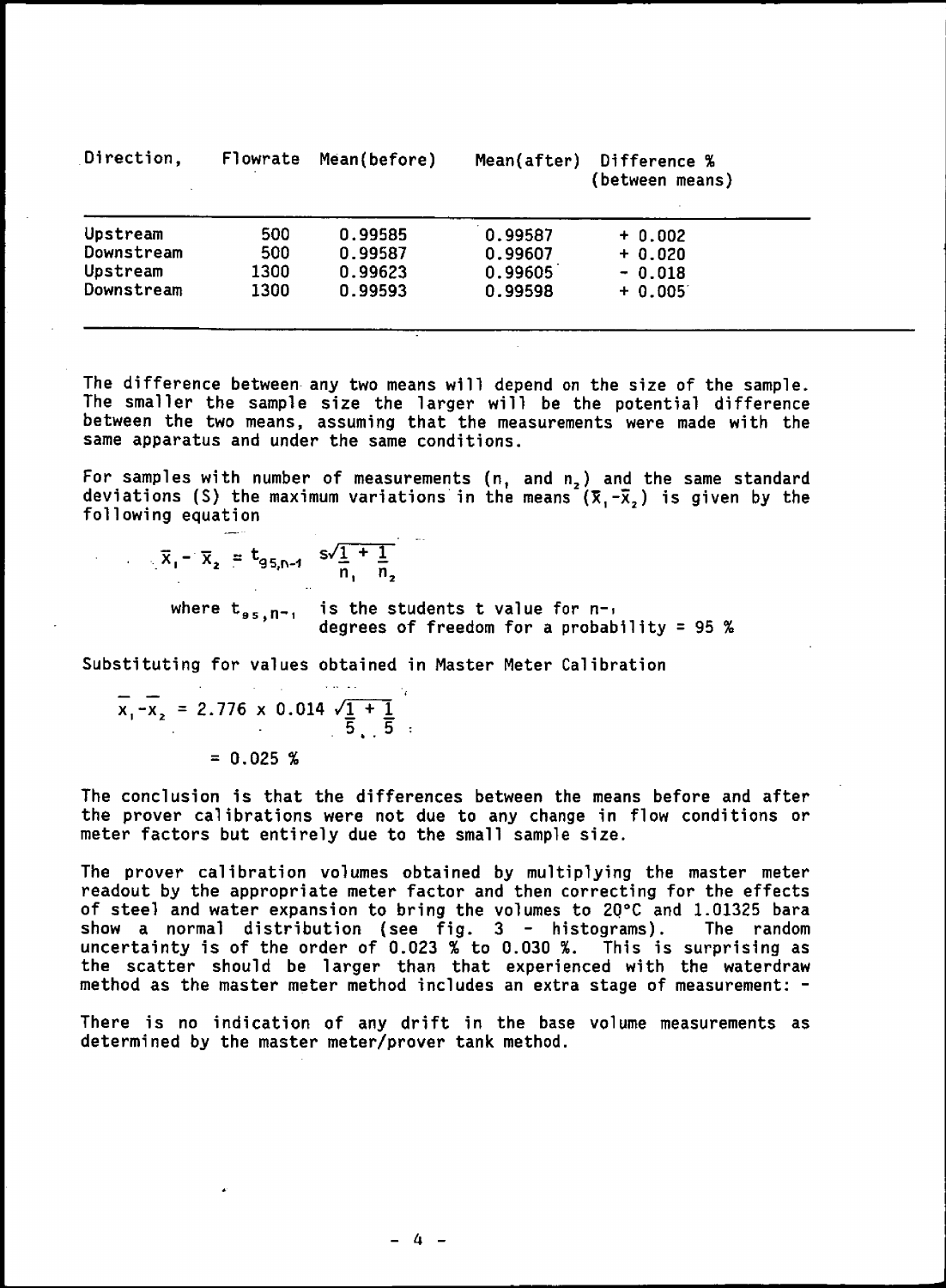Comparison. between Mean Base Volumes

A comparison of the mean base volumes obtained by the different calibration methods is given below:

Directions Waterdraw Master Meter Master Meter Difference % (7 l/minute) (500 l/minute) (1300 1/mi nute) max (range) Upstream 100.302 100.344 100.337 0.042 Downstream  $1.339(1.35%)$   $1.340(1.35%)$   $1.341(1.35%)$ 

The uncertainty due to sample size can be estimated by adding in quadrature the uncertainties of the means,  $\overline{\mathbf{x}}$ , and  $\overline{\mathbf{x}}$ , of the sample of 5 measurement (n=5) and standard deviations  ${\sf s}$ , and  ${\sf s}$ , respectively

$$
\bar{x}_{1} - \bar{x}_{2} = \left[ \frac{(\bar{t}_{9.5,1} \bar{S}_{1})^{2}}{\sqrt{5}} + \frac{(\bar{t}_{9.5,1} \bar{S}_{2})^{2}}{\sqrt{5}} \right]^{2}
$$

$$
= \left[ \frac{2.776 \times 0.010}{\sqrt{5}} \right]^{2} + \left( \frac{2.776 \times 0.020}{\sqrt{5}} \right)^{2} \Big]^{1/2}
$$

$$
= 0.02\%
$$

However, when comparing the means of the base volume obtained by different methods and different tanks (and size) there will be an additional error which will be partially random and partially systematic.

The overall uncertainty (random and systematic) for the tank calibration Quoted by the authorities is of the order 0.015 to 0.020 %.' If this is added 1n quadrature to the uncertainty of the difference in the mean value due to sample size than the maximum variation in the determination of the base volume employing different methods could be:

$$
= \sqrt{(0.02^{2} + 0.02^{2})}
$$
  
= .0.03%<sup>2</sup>

This would suggest that there is no significant error incurred in the base volume by operating (1) the prover over a very wide range of flowrate, 7 to 1300 litre /minute, in the running mode and (2) when the piston is travelling in either direction. (The waterdraw calibration is carried out with the piston moving in the opposite direction as when calibrating by the  $master$  meter/prover tank method.)

There is no evidence that the base volume is flowrate dependent as the volume at 1300 litre/minute· compares more closely to the waterdraw at B litre/minute than to the volume determined at 500 litre/minute.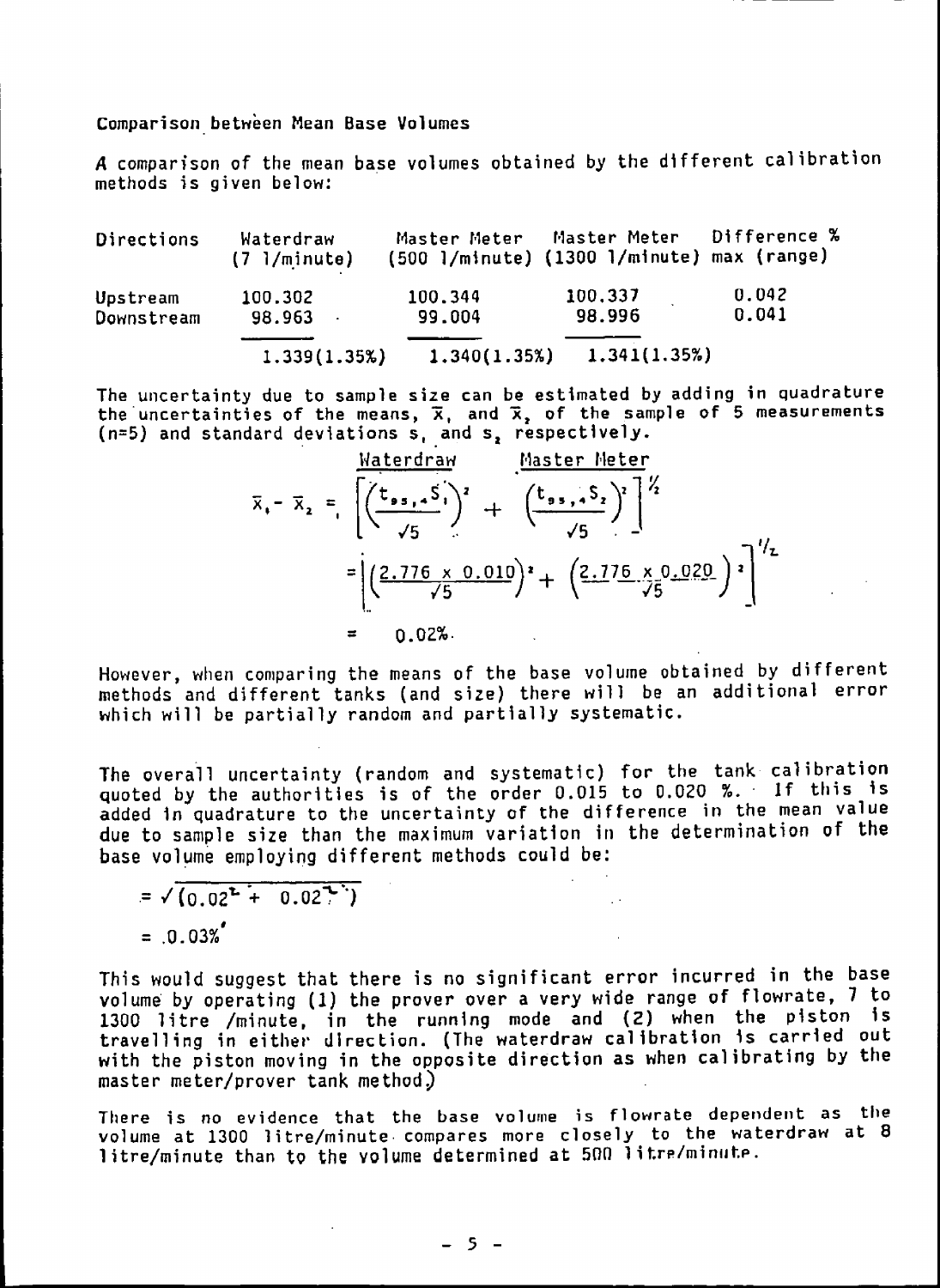Recent tests have shown that when calibrating a conventional sphere prover (20 metre between detectors) using the same 100 litre and 2500 litre proving tanks the difference between base volume was 0.04 %.

The only valid conclusion, therefore, would appear to be that the difference between the base volumes is mainly due to. the traceability and uncertainty of the two proving tanks.

## PERFORMANCE OF WAUGH PROVER WITH VARIOUS TYPES OF METER AND PRODUCT

## 1) Influence of Same Type of Meter

Several 6" turbine meters were proved with a compact prover (15" bore, 100 litre capacity) and the random uncertainty assessed. There is evidence that the uncertainty varies from 0.018 % to 0.030 % on <sup>a</sup> purely arbitrary basis; some meters with the worst scatter gave a a number of outliers whereas those with the best scatter gave no outliers at all. A 6" turbine meter of another make was tested and was found to have a similar range of uncertainty. The problem of not being able to predict the uncertainty of a turbine meter only becomes critical where it is employed as a transfer standard for a compact master prover.

## 2) Influence of Flow Rate

The frequency distribution of a 6" turbine meter for flow rates over 114 m<sup>3</sup>/h and under 65 m<sup>3</sup>/h showed the same order of uncertainty (see figure 4).

## 3) Influence of Density

There was again no significant difference in the random scatter when 6" turbine meters were proved on gas oil or propane (see figure 5).

## 4) Influence of Meter Size

The random scatter for 4" turbine· meters was within the same range as the 6" meters (see figure 6). However, there was a significant increase in uncertainty as the meter size reduced to 2  $1/2$  " (i.e. 0.032 %).

## 5) Influence of Time on Variations of Mean K-Factor

The moving averages for a series of 50 proving runs carried out on a 4" turbine meter and compact prover (not a Waugh) on water exhibited a cyclic variation or wave pattern. The individual K-factors were plotted as a histogram which showed a normal distribution. In theory if the measurements were truly random then there would be no evidence of wave patterns (see figure 7). However, this phenomenon has been observed a number of times when analysing long-term K-factor variations. In practice there is evidently a number of small systematic errors which behave in the short-term as a bias but in the long-term as random errors.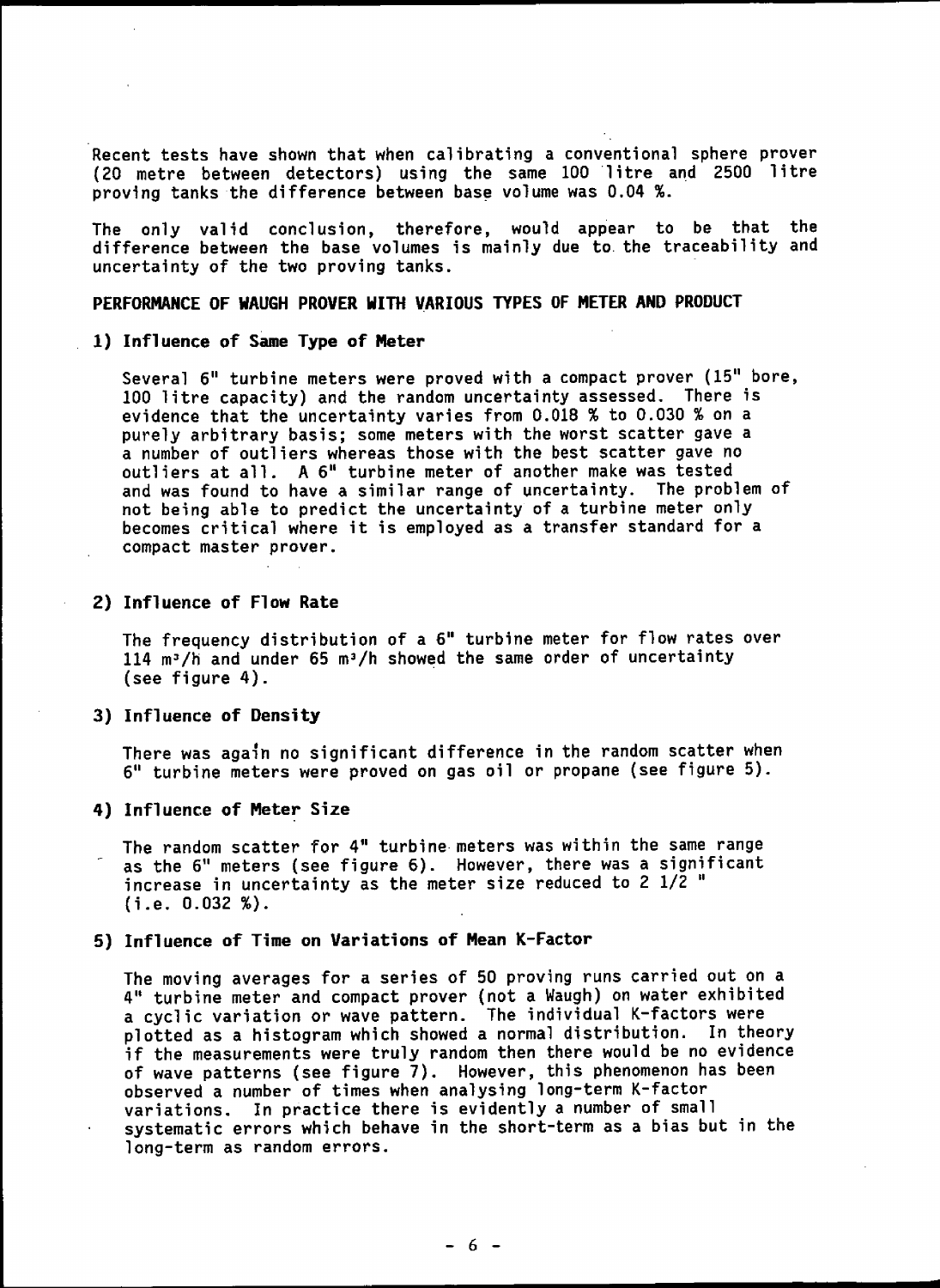The maximum variation in the moving average can be calculated from the equation:

$$
x_1 - x_2 = 20\sqrt{\frac{1}{n_1} + \frac{1}{n_2}}
$$

where

 $\overline{x}$ , and  $\overline{x}_2$  are maximum and minimum averages

2 $\sigma$  is the uncertainty P = 95 % for  $n > 30$ n. and n<sup>2</sup> are the number of runs

therefore  $\bar{x}_{1}$  =  $\bar{x}_{2}$  = 0.025  $\sqrt{1+1}$ "5 '5

 $= 0.015$  %

This value compares closely with the maximum variation of the moving average shown in figure 4. This short-term bias could create a problem where the average K-factors have to be compared and used for master meter factors in calibrating pipe provers.

## The Compact Prover as a Master Prover

In theory the repeatability of a calibrating instrument should be equal to or better than the repeatability of the instrument to be calibrated. In the majority of cases the compact prover is used to calibrate conventional sphere provers. In order to achieve the same uncertainty of the mean calibration volume as the large conventional prover the number of runs can be estimated as follows.

|                                                                            | Conventional<br>Prover                        | Compact<br>Prover          |
|----------------------------------------------------------------------------|-----------------------------------------------|----------------------------|
| Uncertainty of mean of 5 runs = $2\sigma$                                  | $\sqrt{n}$ .                                  | $\frac{2\sigma}{\sqrt{n}}$ |
| Substituting for $\sigma_1 = 0.015$ %<br>$\sigma_2 = 0.025$ %<br>$n_1 = 5$ |                                               |                            |
|                                                                            | $n_2$ = 0.025 <sup>2</sup> x 5 = 14 (rounded) |                            |

$$
\overline{0.015}^2
$$

It is evident therefore that 15 runs are required when using the Waugh Prover in order to achieve the same uncertainty of the means for 5 round trips as when employing a conventional prover (with a distance between detectors of 20 metres).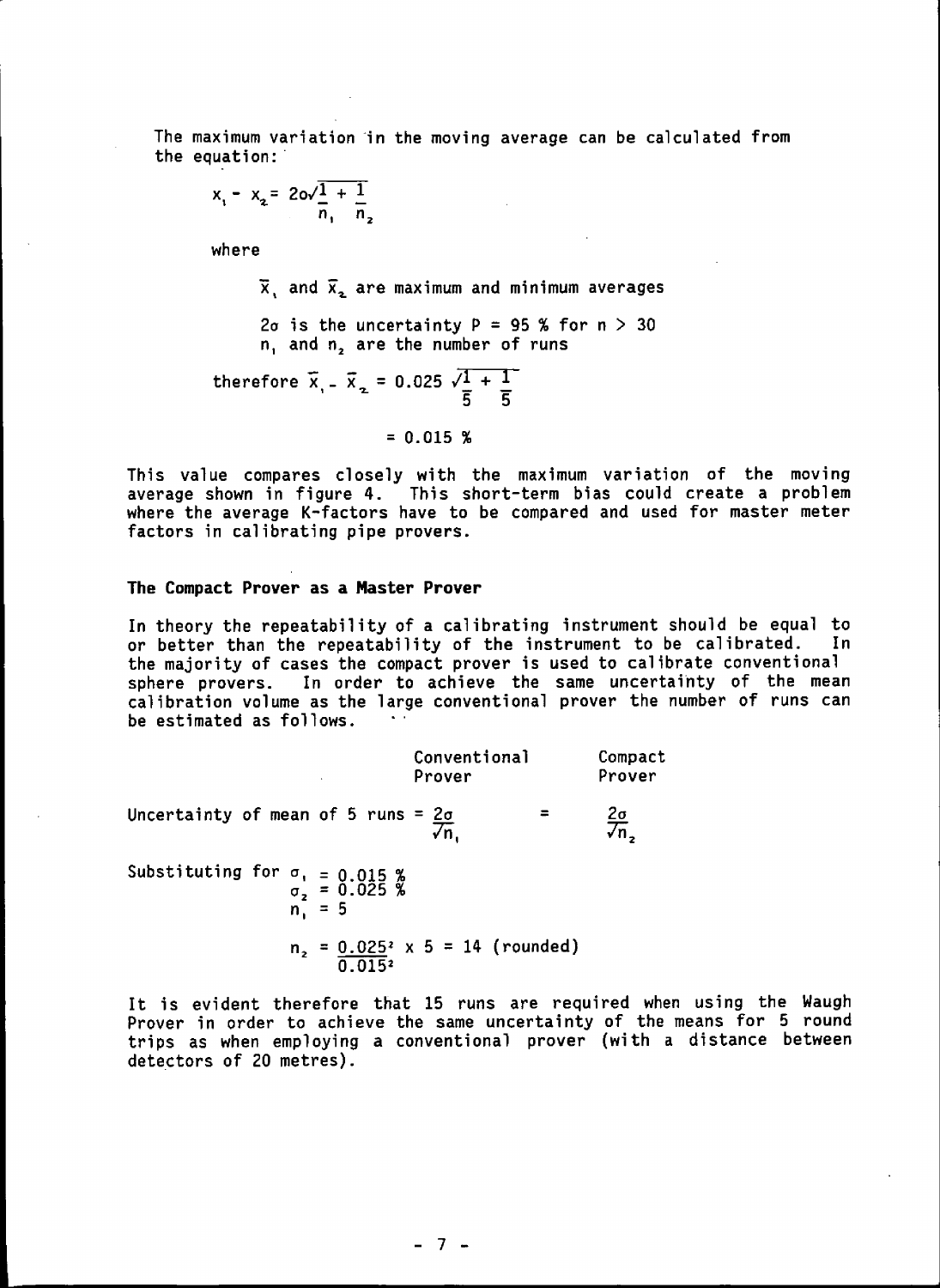## SUMMARY OF CONCLUSION

1) A comparison of the mean base volume obtained by the waterdraw and the master meter/proving tank method at two flowrates indicated an agreement to<br>within 0.042 %, As these methods were based on two different sizes of As these methods were based on two different sizes of proving tank they would involve both random and systematic uncertainties in the traceability chain. As the difference is less than 0.05 % which is the uncertainty quoted for conventional pipe provers there is evidence that the Waugh Prover meets the criteria generally laid down for custody transfer/royalty measurement standards.

2) The upstream and downstream base volumes can be calibrated directly by both the waterdraw and master meter methods.

3) The Compact prover requires a minimum of 15 passes or runs in order to achieve the same random uncertainty of the mean K-factor as the conventional prover achieves in 5 runs.

4) The random uncertainty experienced with <sup>a</sup> compact prover i<sup>s</sup> mainly dependent on individual meter performance and is not unduly sensitive to flowrate or density but shows an increase with very small turbine meters. The performance of the Waugh Prover is similar to other compact provers.

## References

Institute of Petroleum: Petroleum Measurement Manual, Part X, Section 3 " Code of Practice for the Design, Consruction and Calibration of Pipe Provers"(to be published shortly)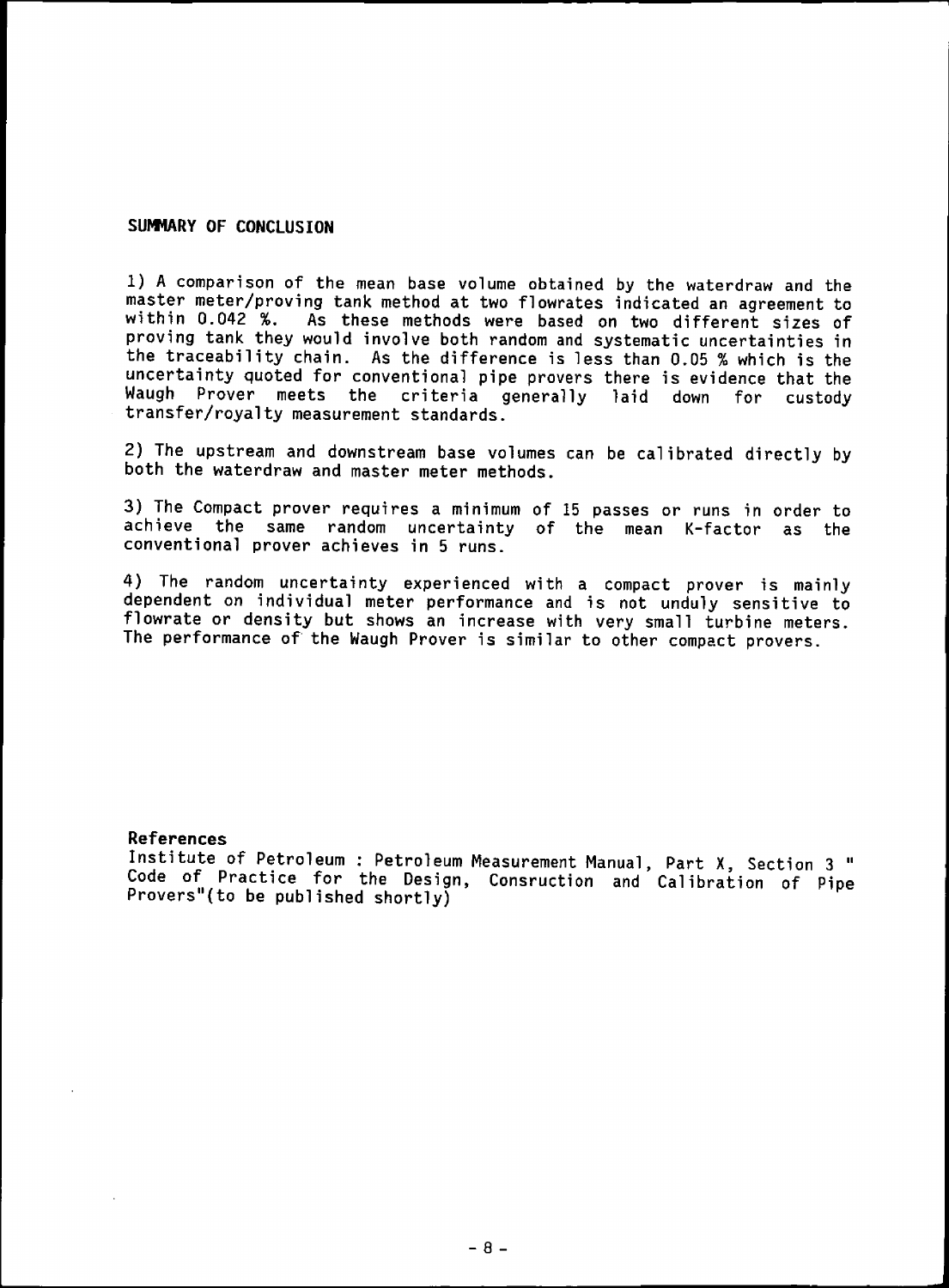

b) Master Meter/Prover Tank

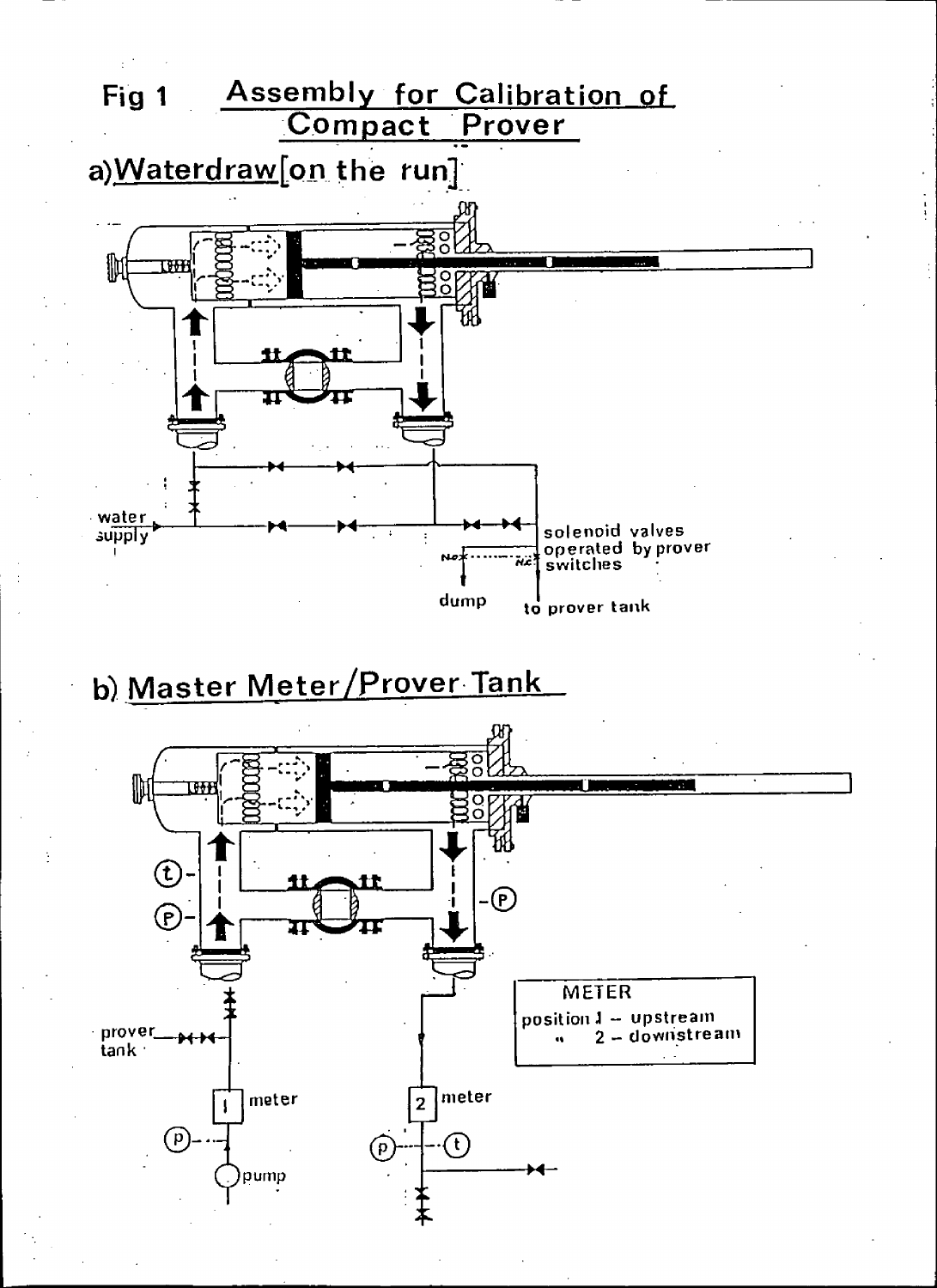

**HISTOGRAMS**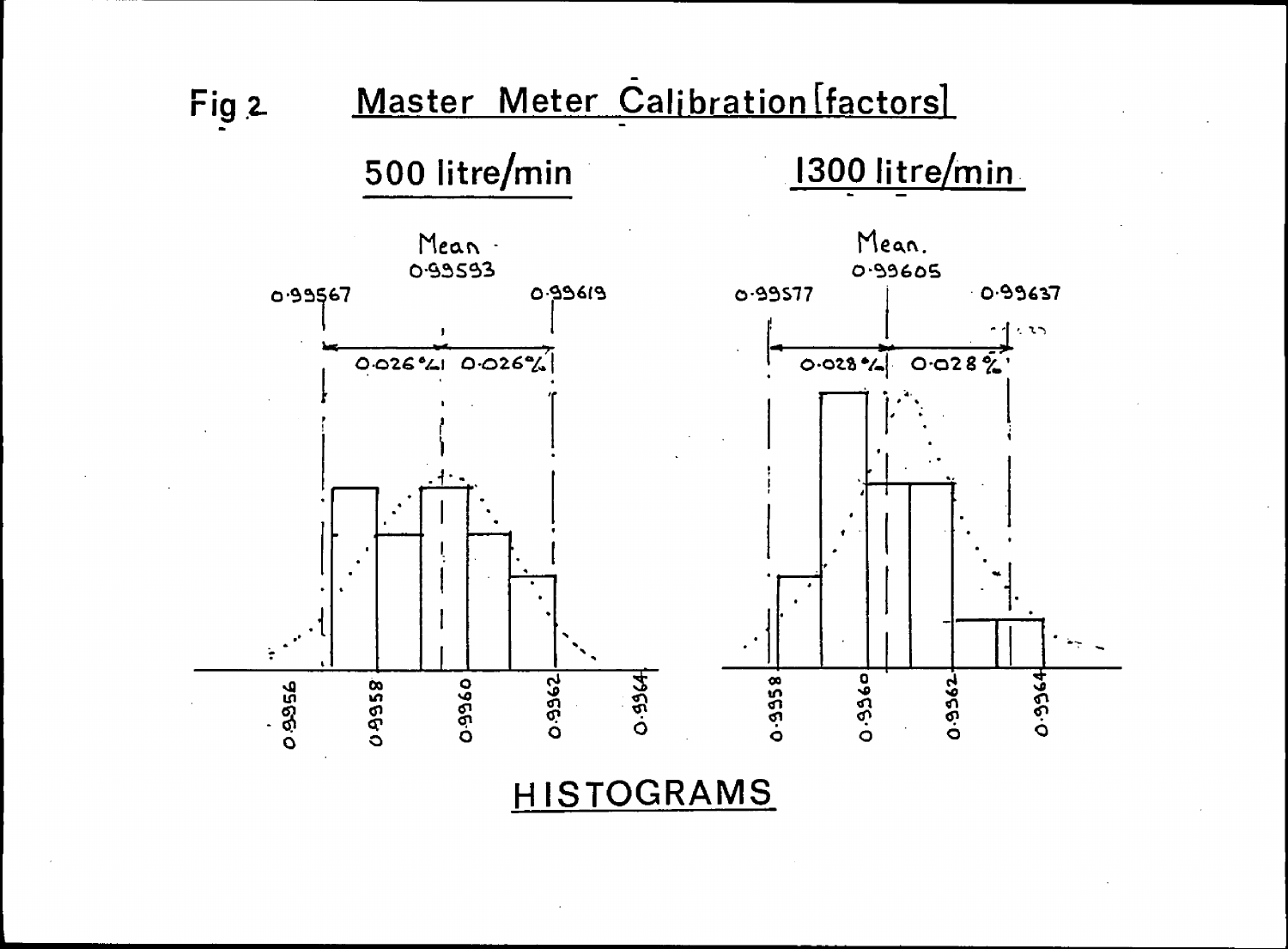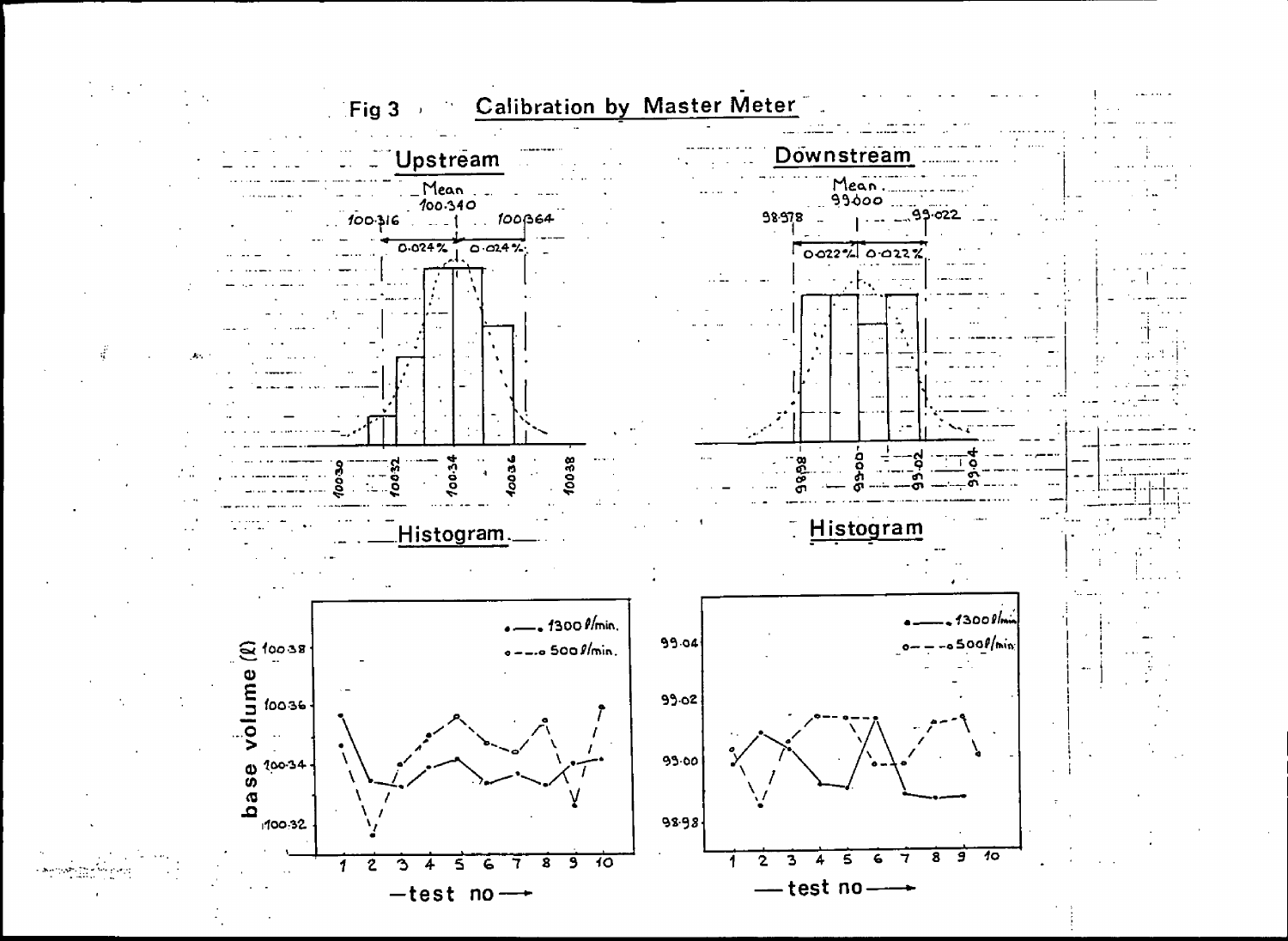Fig 4

Random Uncertainty

(influence of flow rate)

6 Turbine Meters

# $>114 \text{ m}^3/\text{h}$

 $\leq$  65 m/h



Fig 5 Random Uncertainty

(influence of density)

. 6' Turbine Meters



Density <672 kg/m'